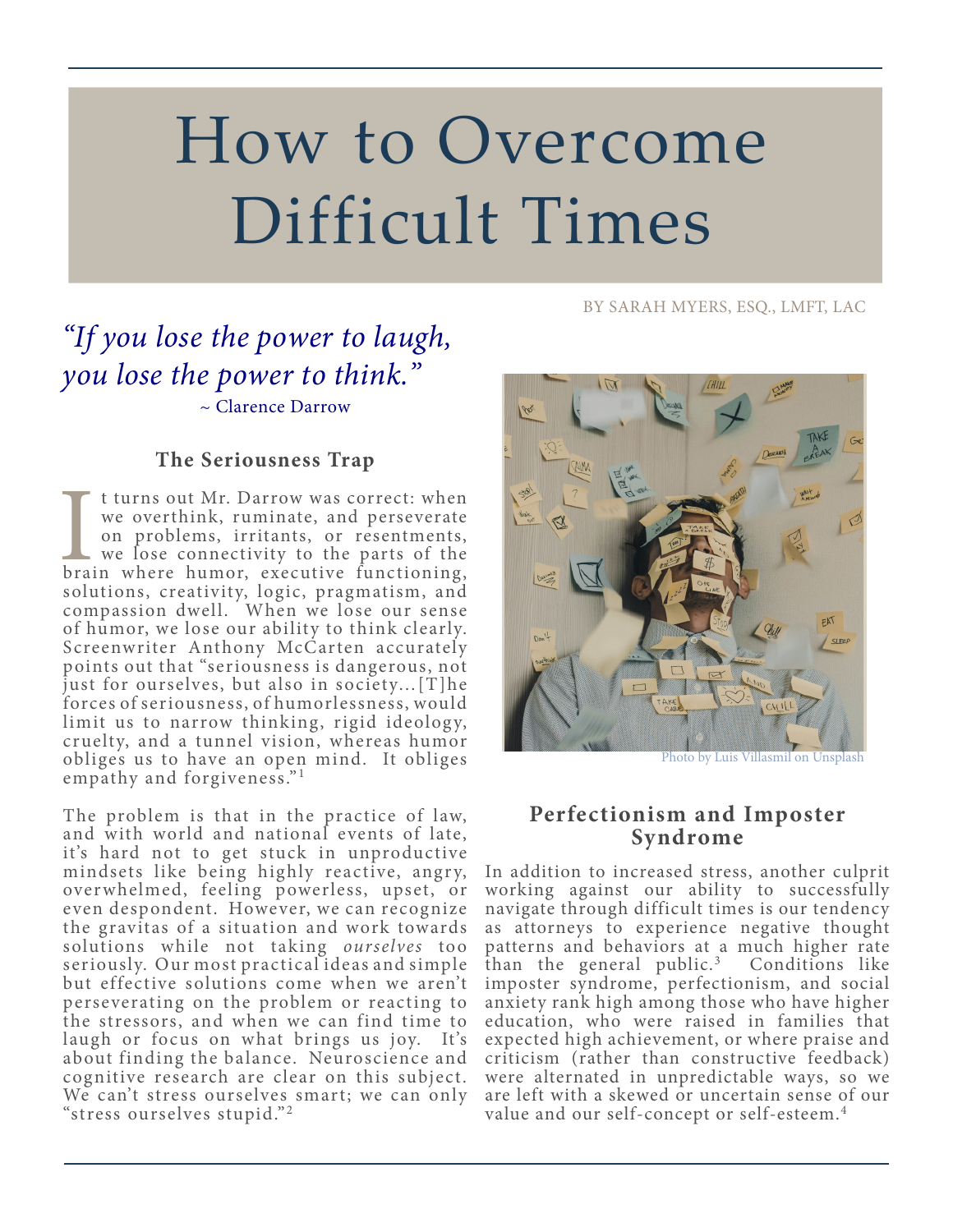Most attorneys have felt, at least at some point in their career, that they were underperforming, that they were "winging it," that they knew less than those around them, and that their mistakes were unacceptable, shameful, or embarrassing. We are, as a group, extraordinarily hard on ourselves, and it can be near impossible for a person to engage a sense of humor under those circumstances because the two abilities are located in different parts of the brain.

Some members of the legal community deal with these pressures by covering them up with bravado, gossiping about others, spreading fear or panic, and, in extreme cases, bullying behaviors. But most of us cope by working long hours, double-checking emails we've already sent, agonizing over the brief, and spending too much time second-guessing ourselves, or berating ourselves for past mistakes. And some of us cope by emotionally numbing, isolating, and self-medicating with drugs or alcohol.

## **Lightening Up**

There's no magic solution for coping in extraordinarily stressful times, or for behavioral health issues like imposter syndrome, perfectionism, anxiety, depression, and any of the other common side effects of being well-educated, and achievement oriented. There are, however, several daily practices that are free and don't take much time. Research shows that each of these can reduce our suffering and increase and improve our productivity, efficacy, relationships, and quality of life. Try some of these exercises when your seriousness and stress are getting in your way:

1. "Though you can see when you're wrong, you know, you can't always see when you're right." Billy Joel.<sup>5</sup> When you catch a mistake or an error, ask yourself what was done correctly or right, and focus on what you can learn rather than on what was done wrong. If possible, try to have some amusement and humor about mistakes, or at least find something ironic about the situation.



Photo by Ali Yahya on Unsplash

- 2. "Remember that if you are feeling like an impostor, it means you have some degree of success in your life that you are attributing to luck. Try instead to turn that feeling into one of gratitude."— Arlin Cunci.<sup>6</sup> Especially during moments of distress, take several deep breaths and come up with at least three things in the moment that you are grateful for or appreciative of. Research shows that people who focus on what they appreciate have higher resiliency to stress.
- 3. "Don't let the sound of your own wheels drive you crazy; lighten up while you still can."-Jackson Browne and Glenn Fry.7 When things seem overwhelming, repeat this mantra: "This is not the end of the world, it seems much worse than it is, and I have the resources and the problemsolving ability to figure this out." Then distract yourself with something else, preferably something enjoyable. When you are no longer upset about the situation, you will be able to find the solution.